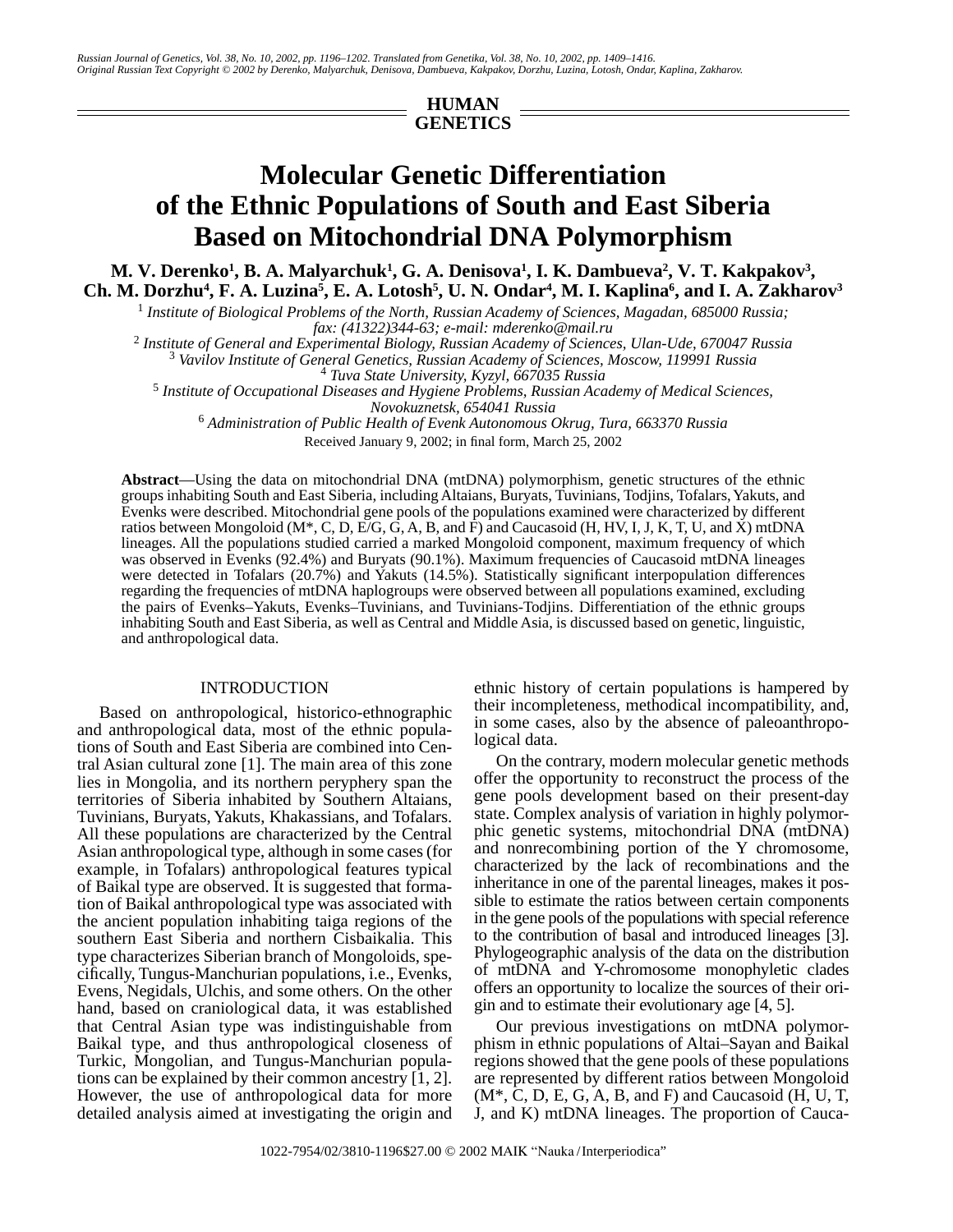soid lineages increased westward, reaching its maximum in Shorians (35.7%) [6]. Despite the similarity of the gene pool structures, the populations examined were characterized by the high level of differentiation. Because of this, it seems reasonable to include into the analysis more populations inhabiting large territory of South and East Siberian.

In the present study new data on the structure and diversity of mitochondrial gene pools of Altai-speaking populations, including Tungus-Manchurian ethnic groups are presented. These data provided performance of the first estimates of phylogenetic relationships between the populations examined with special attention to their ethnolinguistic and anthropological diversity.

### MATERIALS AND METHODS

Tissue samples (blood and hair follicles) were collected from 538 individuals representing seven ethnic populations of Northern Asia during expeditions in 1998–2001. Judging by questionnaire data, all individuals examined were unrelated at least in three generations. The sample of Tofalars (*N* = 58) was represented by the inhabitants of the settlement of Alygdzher, Nizhneudinskii raion, Irkutsk oblast. The sample of Altaians  $(N = 110)$  consisted of Maimalars  $(N = 14)$  from Shebalinskii, Maiminskii, and Chemal'ckii raions; Lebedins  $(N = 4)$  and Kumandins  $(N = 2)$  from Turochakskii raion; Telenghits  $(N = 17)$  from Kosh-Agachskii and Ulaghanskii raions; and Altai-Kizhi (*N* = 73) from Ust'- Kanskii, Ongudaiskii and Ust'-Koksinskii raions of the Altai Republic. The sample of Tuvinians  $(N = 90)$  consisted of residents of the settlements of Dzun-Khemchnskii, Mongun-Taiga, Bai-Taiga, Sut-Khol'skii, Ovyurskii, Tes-Khemskii, Erzya, and Tandinskii raions of the Tuva Republic. Taking into consideration ethnic and territorial differences between Tuvinians and the specific combination of anthropological features in Eastern Tuvinians (Todjins) [7], the samples were collected from Todjins  $(N = 48)$  inhabiting the settlements of Todja raion of the Tuva Republic (Toora-Khem, Ii-Khem, Ulug-oo, and Adyr-Kezhig). The sample of Buryats  $(N = 91)$  consisted of residents of the settlements of Kizhinginskii, Khorinskii, Zakamenskii, Eravninskii, Selenginskii, Barguzinskii, and Kabanskii raions of the Buryat Republic. The sample of Western Evenks ( $N = 79$ ) was represented by the inhabitants of the settlements of Chirinda, Ekonda, Kislokan, Poligus, Strelka-Chunya, Solomai, and Tura of Evenk Autonomous okrug. The sample of Yakuts  $(N = 62)$  consisted of Esseisk Yakuts ( $N = 22$ ), inhabiting the settlement of Essei, Evenk Autonomous okrug, and the settlements of Churapchinskii, Suntarskii, Kobyaiskii, Anabarskii, and Gornyi raions of the Sakha-Yakutia Republic.

In our previous investigation of the Altai–Sayan populations [6] a sample of Atai-Kizhi formed by the residents of the settlements of Mendur-Sokkon and Kaisyn, Ust'-Kansk raion of the Altai Republic was examined. In the present study we examined an Altai-

Kizhi sample comprised of the individuals from other settlements along with the representatives other ethnic territorial groups of Altaians, namely, Maimalars, Lebedins, Telenghits, and Kumandins. Taking into consideration the relatively high population number of Altaians and the existing ethnic territorial, anthropological, and other differences between Northern and Southern Altaians, we think it expedient to examine the degree of differentiation between different groups of Altaians. Since comprehensive information has been currently obtained only for Altai-Kizhi, in the present study this group is examined together with other groups of Altaians, represented so far by rather small samples. The above is also true for Tuvinians and Buryats. The sample of Tuvinians examined previously was rather small (36 subjects) and mainly consisted of individuals from the western regions of the Tuva Republic [6]. The sample examined in the present study was substantially enlarged in size and included Tuvinians from all ethnic territorial groups. Moreover, Eastern Tuvinians (Todjins) were analyzed separately as an independent group. Similarly to our previous study [6], the re-examined sample of Buryats was comprised of individuals from different regions of the Buryat Republic, but the number of specimens was substantially augmented. Thus, at this stage of investigation the data on mtDNA variation were for the first time obtained for representative samples (more than 100 subjects for Tuvinians and Buryats and more than 200 subjects for Altaians) of South Siberian ethnic groups.

Total DNA was extracted from the tissue samples using standard techniques [8]. Screening for polymorphic sites determining the main haplogroups of mtDNA types distributed in the populations of Eurasia (Table 1) was conducted through the analysis of mtDNA fragments amplified in polymerase chain reaction with the primers described in [9–12]. Restriction fragments were separated by electrophoresis in 8% polyacrylamide gel. Gels were stained with ethidium bromide and DNA fragments were visualized in the UV light. Polymorphism was scored by the presence  $(+)$  or absence  $(-)$ of restriction endonuclease recognition sites.

Diversity of mtDNA types (*h*) was calculated according to Nei and Tajima [14]:

$$
h = (1 - \sum x^2)N/(N-1),
$$

where *x* is the population frequency of each mtDNA type and *N* is the sample size.

Statistical significance of interpopulation differences with respect to the frequencies of mtDNA type haplogroups was evaluated using the identity index *I* [15].

Phylogenetic analysis was carried out using the PHYLIP 3.5c software package [16]. Genetic distances between the populations were calculated from the frequencies of mtDNA haplogroups in each population using the GENDIST program. Phylogenetic trees were constructed using the NJ (neighbor-joining) method [17].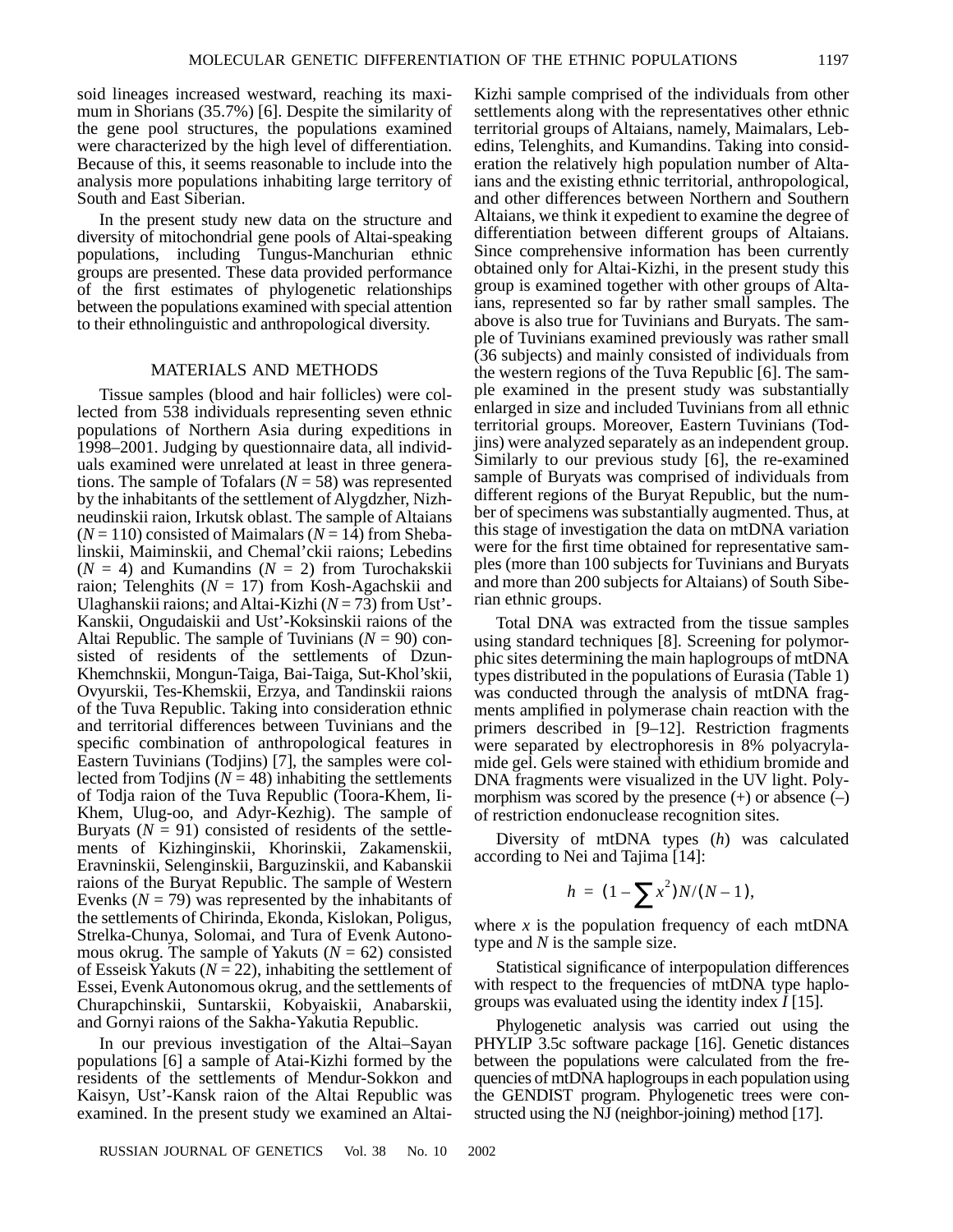| dnosaorder<br><b>MtDNA</b> | Key restriction variants                                     |
|----------------------------|--------------------------------------------------------------|
| M:                         | $+10394$ Ddel, $+10397$ AluI                                 |
| C                          | $+10394$ Ddel, $+10397$ AluI,<br>$-13259$ HincII/+13262 AluI |
| D                          | $+10394$ DdeI, $+10397$ AluI, $-5176$ AluI                   |
| E                          | $+10394$ Ddel, $+10397$ AluI, $-7598$ HhaI                   |
| G                          | $+10394$ Ddel, $+10397$ AluI, $+4830$ HaeII/ $+4831$ HhaI    |
| A                          | $+663$ HaeIII                                                |
| B <sub>1</sub>             | 9-bp deletion                                                |
| B <sub>2</sub>             | 9-bp deletion, $+10394$ Ddel                                 |
| F                          | $-12406$ HpaI/HincII                                         |
| <b>HV</b>                  | $-14766$ MseI                                                |
| H                          | –14766 MseI, –7025 AluI                                      |
| V                          | -14766 MseI, -4577 NlaIII                                    |
| $\mathbf{U}$               | $+12308$ <i>Hinfl</i>                                        |
| K                          | $+12308$ Hinfl, $+10394$ Ddel, $-9052$ Haell                 |
| J                          | $-13704$ BstNI, $+10394$ DdeI                                |
| T                          | $+13366$ BamHI, $+15606$ AluI                                |
| $\mathbf{I}$               | –4529 HaeII, +8249 AvaII, +16389 BamHI,<br>$+10032$ AluI     |
| W                          | +8249 AvaII, -8994 HaeIII                                    |
| X                          | $+14465$ AccI                                                |
|                            |                                                              |

**Table 1.** Polymorphic restriction variants determining haplogroups of mtDNA types in the population of Eurasia

Note: Haplogroups of mtDNA types were designated according to classification proposed in [14]. Positions of polymorphic sites are indicated with respect to the Cambridge Reference Sequence of human mtDNA [13].

For comparative analysis the data on the frequencies of mtDNA haplogroups in Western Tuvinians, Buryats, Southern Altaians (Altai-Kizhi), Shorians, Khakassians, and Sojots, reported by us earlier [6], as well as the data for Mongolians [18], Kyrgyzes, Kazakhs and Uighurs [19], were used. In the figure presenting the results of phylogenetic analysis, the sample of Buryats investigated in the present study is designated Buryats-2, while the sample analyzed in our previous work [6] is designated Buryats-1.

#### RESULTS AND DISCUSSION

The present study continues description of the mitochondrial gene pool structures in ethnic populations of Northern Asia. Earlier, using high-resolution restriction analysis of mtDNA we characterized the samples of Western Tuvinians, Buryats, Sojots, Southern Altaians (Altai-Kizhi), Khakassians and Shorians [6]. In the present study the data on mtDNA variation in 538 individuals from seven indigenous populations inhabiting South and East Siberia and belonging to different linguistic groups of the Altaic linguistic family are presented. Altaians, Tuvinians, Tofalars, and Yakuts belong to Turkic-speaking group, while Buryats are Mongolic-speaking, and Evenks represent Tungus-Manchurian linguistic group.

The data on the prevalence of mtDNA haplogroups in Siberian populations examined are demonstrated in Table 2. As shown in the table, mitochondrial gene pools of the populations examined were characterized by different ratios between Mongoloid (M\*, C, D, E/G, G, A, B, and F) and Caucasoid (H, HV, I, J, K, T, U, and X) mtDNA lineages. All the populations studied carried the marked Mongoloid component, maximum frequency of which was observed in Evenks (92.4%) and Buryats (90.1%). More than the half of Mongoloid mtDNA lineages in each population belongs to different haplogroups of macrohaplogroup M, and haplogroups C and D of this macrohaplogroup are characterized by maximum prevalence. Maximum frequency of C (62.1%) mtDNA lineages was observed in Tofalars. Tuvinians, Todjins, Evenks, and Yakuts are also characterized by high frequencies of this haplogroup (more than 40%). MtDNA types belonging to haplogroup D were found in all populations except Tofalars. Moreover, the frequencies of D mtDNA in Buryats, Evenks, and Yakuts were about 30%. A specific feature of mitochondrial gene pool in Buryats is the high frequency (14.3%) of mtDNA lineages characterized by the *Hha*I site loss at nucleotide position 7598 (haplogroup E-determining polymorphism) and the *Hha*I site gain at nucleotide position 4830 (haplogroup G-determining polymorphism). Such mtDNA types were assigned to haplogroup E/G. Note that E/G mtDNA variants were observed in all the populations tested (except Todjins) with the average frequency of 2%. In turn, in Todjins the frequency of G mtDNA types was the highest among all populations examined (18.8%). Similarly high frequencies of these mtDNA types were previously observed only among Koryaks and Itel'men [20]. Note also that the gene pools of all populations analyzed contained distinct mtDNA lineages that did not belong to the canonical haplogroups of macrohaplogroup M. These lineages may belong to haplogroup Z, not detectable by means of restriction analysis, and also to other subhaplogroups of macrohaplogroup M distributed in more southern regions.

MtDNA types belonging to haplogroups A, B, and F from macrohaplogroup R and distributed predominantly among Mongoloid populations were found in all populations examined with the frequencies not higher than 10%. Haplogroup B in the populations studied was represented by two subhaplogroups, of which subhaplogroup B1 was most common. Note that B1 mtDNa types with almost equal frequencies are distributed both in the south and in the east of Siberia. The gene pools of Altaians and Buryats also contained B2 mtDNA lin-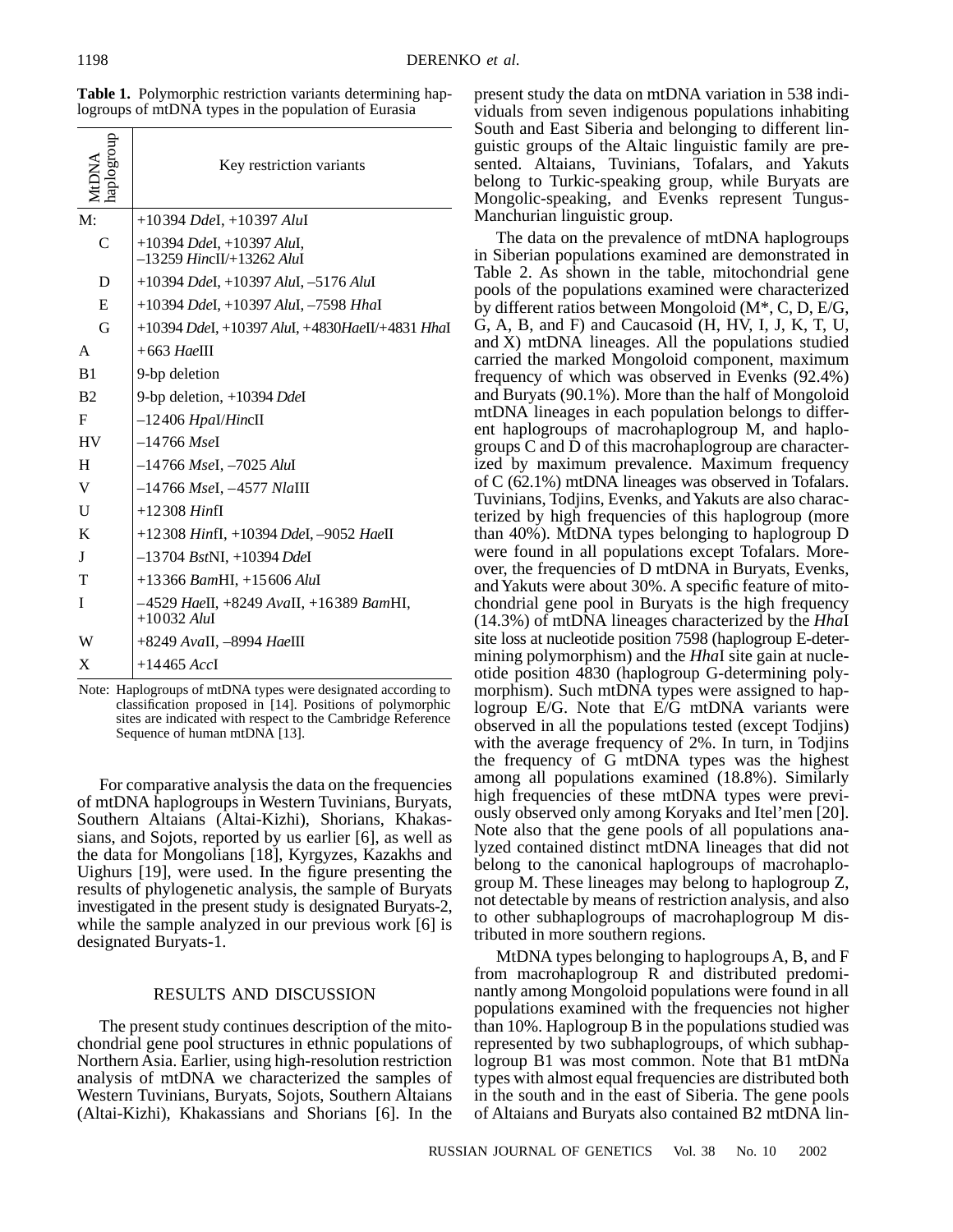

Unrooted NJ tree illustrating phylogenetic relationships between ethnic populations of South and East Siberia, and Middle and Central Asia. Populations are designated as it is described in Materials and Methods.

eages, characterized by the presence of the 9-bp deletion in region V and the +10394 *Dde*I variant. These mtDNa types were earlier described only in Altai-Kizhi and Sojots from Siberia [6], and also in Central Asian populations (Mongols [18] and Koreans [21]).

Caucasoid component in the gene pools of the ethnic populations of South and East Siberia is represented by haplogroups HV, H, U, K, J, and T from macrohaplogroup R, and also by phylogenetically related haplogroups I and X from mitochondrial macrohaplogroup N. Maximum frequencies of Caucasoid mtDNAs were typical of Tofalars (20.7%) and Yakuts (14.5%), while Altaians displayed maximum diversity regarding the number of Caucasoid mtDNA haplogroups revealed

| <b>MtDNA</b><br>haplogroup | Tofalars<br>$(N = 58)$ | Altaians<br>$(N = 110)$ | Tuvinians<br>$(N = 90)$ | Todjins<br>$(N = 48)$ | <b>Buryats</b><br>$(N = 91)$ | Evenks<br>$(N = 79)$ | Yakuts<br>$(N = 62)$ |
|----------------------------|------------------------|-------------------------|-------------------------|-----------------------|------------------------------|----------------------|----------------------|
| $\mathsf{C}$               | 62.08                  | 19.09                   | 47.78                   | 47.91                 | 28.56                        | 48.10                | 41.94                |
| D                          | $\Omega$               | 15.45                   | 17.79                   | 4.17                  | 32.96                        | 26.58                | 27.42                |
| E/G                        | 1.72                   | 0.91                    | 2.22                    | $\theta$              | 14.28                        | 2.53                 | 1.61                 |
| G                          | $\Omega$               | 0.91                    | 4.44                    | 18.75                 | $\Omega$                     | 2.53                 | $\Omega$             |
| $M^*$                      | 5.17                   | 11.82                   | 1.11                    | 4.17                  | 4.40                         | 2.53                 | 1.61                 |
| A                          | 5.17                   | $\Omega$                | 1.11                    | 4.17                  | 2.20                         | 3.80                 | $\overline{0}$       |
| B <sub>1</sub>             | 3.45                   | 2.73                    | 7.78                    | 4.17                  | 4.40                         | 5.06                 | 4.85                 |
| B2                         | $\Omega$               | 0.91                    | $\Omega$                | $\Omega$              | 2.20                         | $\Omega$             | $\Omega$             |
| $F_{\rm}$                  | 0                      | 8.18                    | 2.22                    | 2.08                  | 1.10                         | 1.28                 | 1.61                 |
| <b>HV</b>                  | 0                      | $\Omega$                | $\Omega$                | $\Omega$              | $\Omega$                     | 0                    | 1.61                 |
| H                          | 6.90                   | 6.36                    | 1.11                    | 2.08                  | 2.20                         | 2.53                 | 6.45                 |
| $\mathbf U$                | $\Omega$               | 16.36                   | 3.33                    | 6.25                  | 1.10                         | $\Omega$             | $\Omega$             |
| $\bf K$                    | $\Omega$               | $\Omega$                | $\Omega$                | $\Omega$              | $\Omega$                     | 2.53                 | $\Omega$             |
|                            | 8.62                   | 3.64                    | 5.56                    | 0                     | 2.20                         | 0                    | 6.45                 |
| T                          | 5.17                   | 0.91                    | 1.11                    | 0                     | 1.10                         | $\Omega$             | 0                    |
|                            | $\Omega$               | 1.82                    | 0                       | $\Omega$              | 1.10                         | 0                    | $\Omega$             |
| X                          | 0                      | 2.73                    | $\Omega$                | 0                     | $\Omega$                     | 0                    | $\Omega$             |
| "Other"                    | 1.72                   | 8.18                    | 4.44                    | 6.25                  | 2.20                         | 2.53                 | 6.45                 |
| $\boldsymbol{h}$           | 0.603                  | 0.886                   | 0.733                   | 0.735                 | 0.789                        | 0.699                | 0.745                |

**Table 2.** Prevalence (in %) of mtDNA haplogroups and genetic diversity of South and East Siberian ethnic groups

Note: Diversity of mtDNA types (*h*) was calculated as described in Materials and Methods; *N*, the sample size.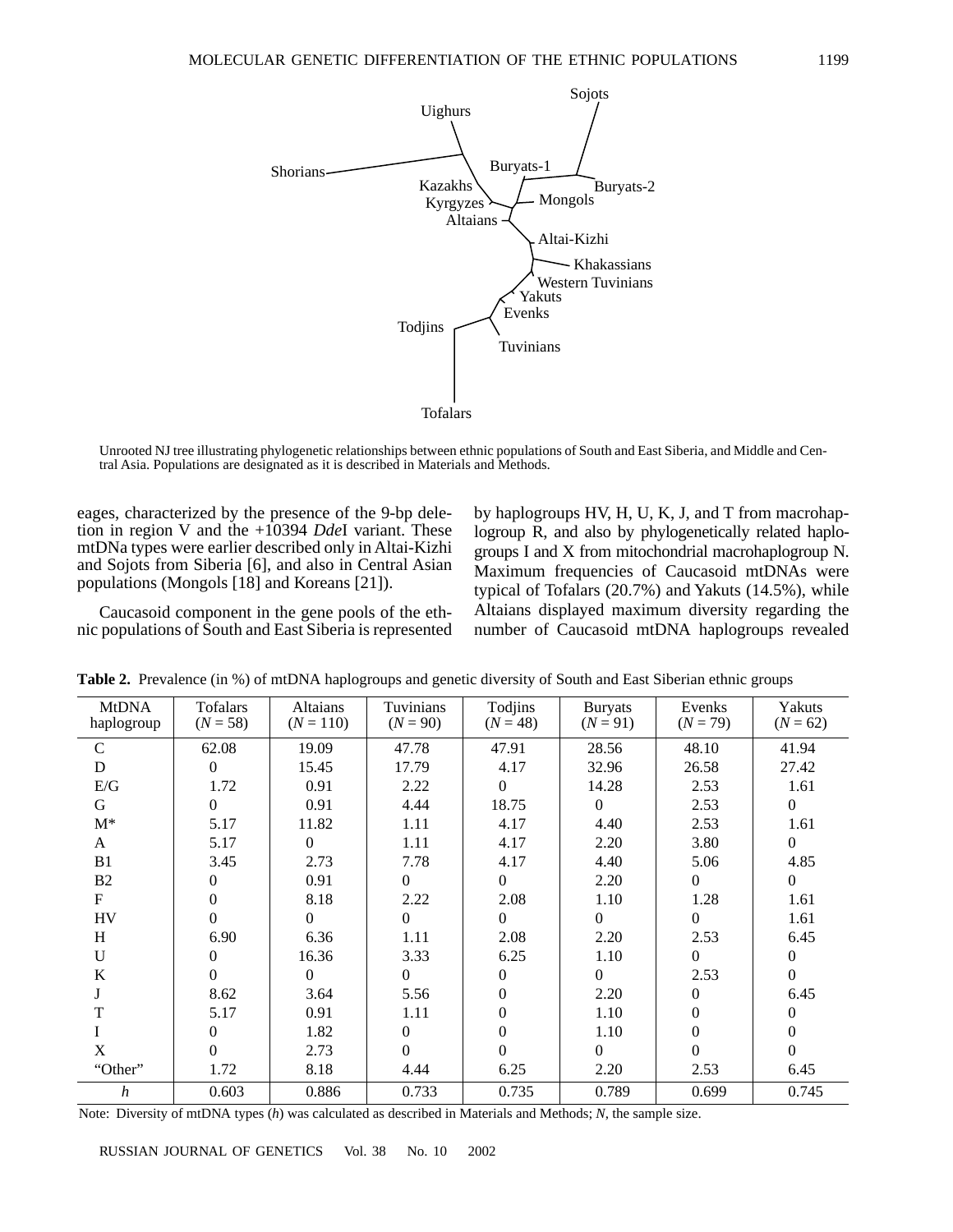| <b>Populations</b> |       |       |            | 4           |            | 6          |            |
|--------------------|-------|-------|------------|-------------|------------|------------|------------|
| 1. Evenks          |       | 26.66 | $91.42***$ | $66.31***$  | 13.93      | 35.49***   | $31.84**$  |
| 2. Yakuts          | 0.904 |       | $60.93***$ | 54.86***    | $40.74***$ | $55.30***$ | $28.26*$   |
| 3. Altaians        | 0.751 | 0.808 |            | $105.78***$ | 77.29***   | 57.89***   | 71.29***   |
| 4. Tofalar         | 0.752 | 0.771 | 0.652      |             | 72.49***   | 53.19***   | $77.76***$ |
| 5. Tuvinians       | 0.959 | 0.861 | 0.805      | 0.743       |            | 27.34      | 47.08***   |
| 6. Todjins         | 0.851 | 0.744 | 0784       | 0.747       | 0.891      |            | $72.24***$ |
| 7. Buryats         | 0.906 | 0.904 | 0.821      | 0.726       | 0.870      | 0.713      |            |

**Table 3.** Genetic differences between ethnic populations of South and East Siberia

Note: Above diagonal, identity indices *I*; below diagonal, similarity indices *r* [15]. \* *P* < 0.05. \*\* *P* < 0.01. \*\*\* *P* < 0.005.

(six out of eight). As it was already mentioned [6], the main impact to the Caucasoid component of Siberian populations was made by mtDNA types of haplogroups U, H, and J, with haplogroup H present in the gene pools of all ethnic haplogroups examined. In the populations of South and East Siberia haplogroups HV, K, I, and X are considered as rare, since they are observed only occasionally in different populations (Table 2).

The presence of X mtDNA types in the gene pool of Altaians deserves special interest. Earlier it was shown that haplogroup X was characterized by mosaic distribution. On the one hand, these mtDNAs were found in the populations of Europe, Caucasus, and Western Asia, and on the other hand, in the populations of North American Indians.

Comprehensive phylogenetic analysis of the X mtDNAs control region sequences has demonstrated the common ancestry of Caucasoid and American X mtDNA lineages. The time of their divergence was estimated as 12 000 to 36 000 years [22]. Thus, according to modern ideas, haplogroup X is one of the major founding mitochondrial haplogroups (A, B, C, and D), which formed the gene pools of Native Americans. It should be noted in this respect, that the absence of haplogroup X in the populations of Eastern Asia has long been a major obstacle to the reconstruction of the process of peopling of America. However, with the revealing of haplogroup X lineages in the populations of Northern and Southern Altaians [23], it can be suggested that the presence of this rare mtDNA haplogroup in South Siberian populations is the evidence of the involvement of these populations in the colonization of America, since, according to the data of phylogenetic analysis, X mtDNA variants found in Altaians occupy an intermediate position between Caucasoid and North American X lineages [23].

It should be noted that Altaians displayed maximum levels of genetic diversity of all seven populations examined ( $h = 0.886$ ). Minimum diversity values were observed in Tofalars ( $h = 0.603$ ) and Western Evenks  $(h = 0.699)$ . In case of Tofalars, low genetic diversity can be explained by their low population number, isolation, and the effect of inbreeding. It has been established that population of the settlement of Alygdzher, examined in the present study, was formed from small, rather isolated inbred tribe groups. The founders of the population of this settlement were Tofalars from only two tribes, Chogda and Kara-Chogda (according to [24] 38 and 46.6% of the individuals examined identified themselves as the members of these tribes, respectively). The extremely high (62%) frequency of haplogroup C in this population evidences that the gene pool of Tofalars was founded by few mitochondrial lineages (see Table 2).

Table 3 presents the data on genetic differences between the populations of South and East Siberia. Despite the fact that the gene pools of the populations studied were represented by similar sets of mtDNA haplogroups, statistically significant differences (*P* < 0.05) were found between almost all population pairs compared. The pairs Evenks–Yakuts (*P* = 0.063), Evenks–Tuvinians  $(P < 0.1)$ , and Tuvinians–Todjins  $(P = 0.053)$  were the exceptions. Thus, taking into consideration the data on interpopulation differences between the ethnic groups of Altai–Sayan region [6], it can be concluded that mitochondrial gene pools of Siberians can be considered as highly differentiated systems. The existence of genetic differentiation of the ethnic groups with respect to mtDNA types is consistent with the conclusion on the prevalence of any type of differentiation over integration in populations of Northern Asia, which is based on the data on biochemical polymorphism of the indigenous population of this region [25].

The results of phylogenetic analysis of mtDNA variation in 17 populations form Middle and Central Asia, and South and East Siberia are presented in the figure. The NJ tree shows that the populations examined differentiate into two groups. The first group comprises the majority of Siberian populations (Altaians, Khakassians, Tuvinians, Yakuts, Evenks, Todjins, and Tofalars), while the second includes only Buryats and Sojots, which cluster together with Mongols. The populations of Central Asia, represented by Uighurs, Kazakhs, and Kyrgyzes, also form a separate cluster. Generally, the distribution of the populations on the phylogenetic tree pointed to the presence of certain geographic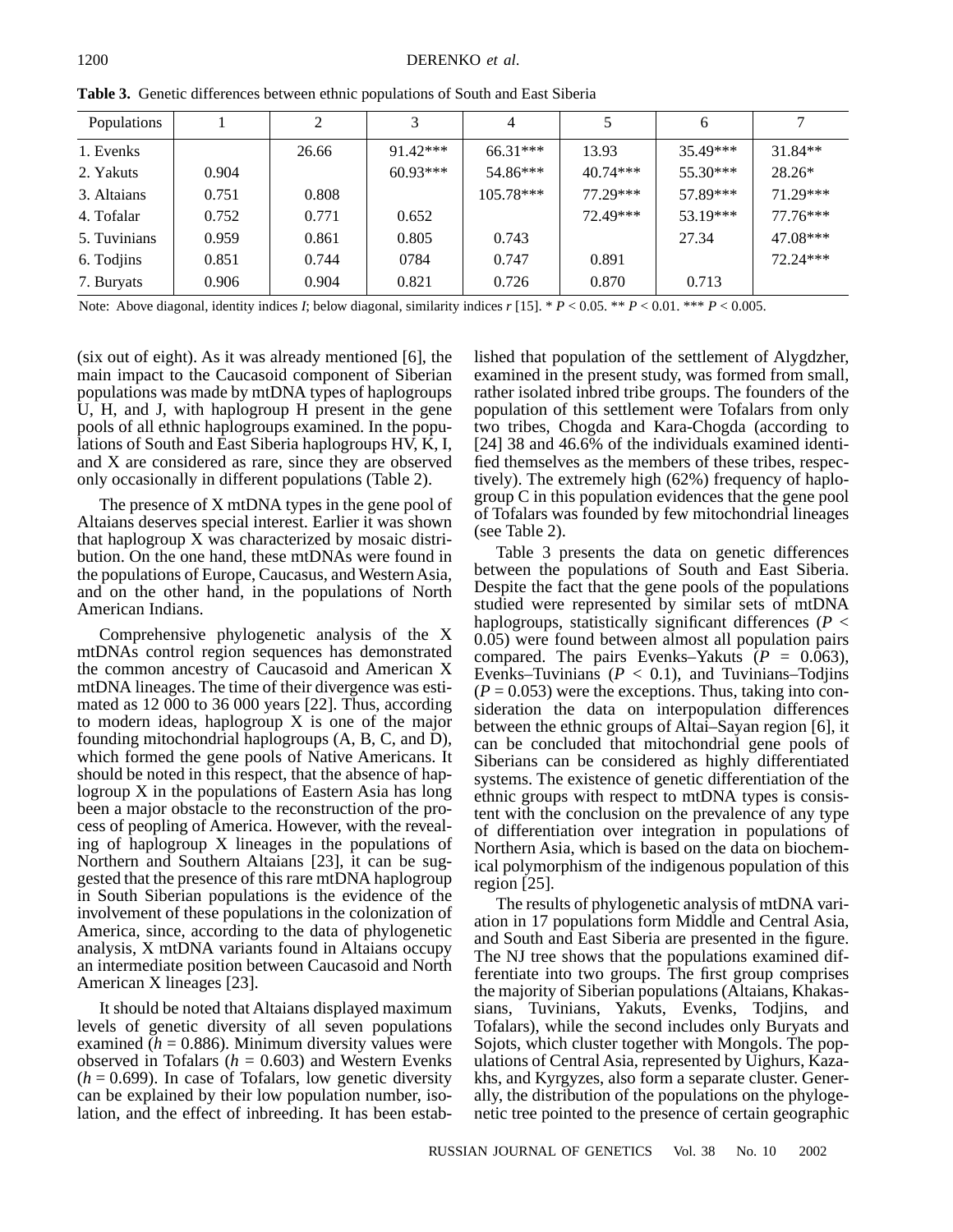trends, which probably reflected the existing ethnic relationships and the gene migrations associated with them.

The marginal phylogenetic position of eastern Sayan populations of Tofalars, Shorians, and Tuvinians is of special interest. Similar differentiation of eastern Sayan ethnic groups was described earlier based on protein polymorphism data. Rychkov *et al.* [24] suggested that the formation of the contemporary population genetic pattern of Eastern Sayans occurred with the participation of three genetically isolated groups, the traces of which are preserved in Tofalars, Todjins, and Tuvinians. This initial heterogeneity was further enhanced by gene drift under conditions of population isolation and inbreeding caused by the existence of tribe groups. At the same time, the direction of gene migrations from Tuva through Todja to Tofalaria is confirmed by the gradient in the changes of the anthropological type from Central Asian in Tuvinians, through mixed in Todjins, to Katangsk variant of Baikal type in Tofalars, described by anthropologists. Moreover, linguistic studies showed that Samoyedic language in Tofalaria was replaced by Turkic language, which penetrated from the south through the East Sayan Ridge [24].

The results of phylogenetic analysis of mtDNA variation in populations form South and East Siberia also show some other examples of the linguistic replacement, which, probably, was not accompanied by the change of the population and the disruption of genetic succession before and after the period of the language change. These are Turkic-speaking Sojots, which are genetically close to Mongolic-speaking Buryats and Mongols, and also Western Evenks, which belong to Tungus-Manchurian linguistic group, but at the same time are genetically close to their eastern neighbors, Yakuts. Genetic closeness of Western Evenks to Tuvinians and Todjins suggest possible involvement of Central Asian Turkic components into their ethnogeny. This suggestion can be confirmed, for example, by the presence of mitochondrial haplogroup B in the gene pool of Western Evenks and Yakuts. This haplogroup is prevalent in the Central Asian and Southern Siberiann populations, but is absent in Northwestern Asian Evens, belonging to Tungus-Manchurian linguistic group [26, 27].

Some discrepancies in the phylogenetic position of Buryats, Tuvinians, Yakuts, and Western Evenks are also observed upon comparison with anthropological data. According to the classification of anthropological types of the Siberian population presented by Alekseev and Hohman [1], Buryats, Tuvinians, Yakuts, and partly Tofalars are characterized by the Central Asian anthropological type, while Evenks belong to the Baikal type. At the same time, high genetic similarity revealed between Western Evenks and Yakuts by means of mtDNA analysis suggest that their gene pools were formed on the basis of very similar maternal lineages. Moreover, closeness of Yakuts and Evenks naturally follows from their ethnogeny, since considerable part of Evenks was swamped by Yakuts at their expansion throughout Siberia. Evenks, in turn, have accumulated substantial part of paleo-Siberian populations. Nevertheless, at the present stage of investigation we failed to reveal any substantial genetic difference between Evenks/Yakuts and Altai–Sayan populations. The presence of such differences was expected based on the hypothesis on the presence of paleo-Siberian component in the gene pool of Evenks.

Thus, analysis of mtDNA variation in populations of South and East Siberia and adjacent territories shows that the gene pools of Siberian populations were developed on a rather heterogeneous genetic basis. This heterogeneity can result from the diversity of Mongoloid components, both introduced at different times from Middle and Eastern Asia, and autochthonous, substantially developed in the gene pools of Siberian paleopopulations beginning from the Paleolithic, rather than from the presence of Caucasoid component, which in the populations studied was expressed at different levels. Comprehensive phylogenetic analysis of mitochondrial lineage sequences determined in the populations of Northern Asia will make it possible to elucidate the origins of all genetic components, and also to describe the patterns of genetic processes in the populations of Northern Asia.

#### ACKNOWLEDGMENTS

This work was supported by the Russian Foundation for Basic Research (grant nos. 99-06-80448, 00-06-80374, and 01-06-06026) and the Russian State Program "Frontiers in Genetics" (grant no. 99-04-03).

## REFERENCES

- 1. Alekseev, V.P. and Gokhman, I.I., *Antropologiya aziatskoi chasti SSSR* (Anthropology of the Asian Part of the USSR), Moscow: Nauka, 1984.
- 2. Alekseev, V.P., *Istoricheskaya antropologiya i antropogenez* (Historical Anthropology and Anthropogenesis), Moscow: Nauka, 1989.
- 3. Wallace, D.C., Mitochondrial DNA Variation in Human Evolution, Degenerative Disease and Aging, *Am. J. Hum. Genet.*, 1995, vol. 57, pp. 201–223.
- 4. Macaulay, V., Richards, M., Hickey, E., *et al.*, The Emerging Tree of West Eurasian mtDNAs: A Synthesis of Control-Region Sequences and RFLPs, *Am. J. Hum. Genet.*, 1999, vol. 64, pp. 232–249.
- 5. Lell, J.T. and Wallace, D.C., The Peopling of Europe from the Maternal and Paternal Perspectives, *Am. J. Hum. Genet.*, 2000, vol. 67, pp. 1376–1381.
- 6. Derenko, M.V., Denisova, G.A., Malyarchuk, B.A., *et al.*, The Gene-Pool Structures of Ethnic Groups from the Altai–Sayan Highlands, as Inferred from Mitochondrial DNA Polymorphism, *Genetika* (Moscow), 2001, vol. 37, no. 10, pp. 1402–1410.
- 7. *Antropo-ekologicheskie issledovaniya v Tuve* (Anthropological and Ecological Studies in Tuva), Alekseeva, T.I. and Uryson, M.I., Eds., Moscow: Nauka, 1984.